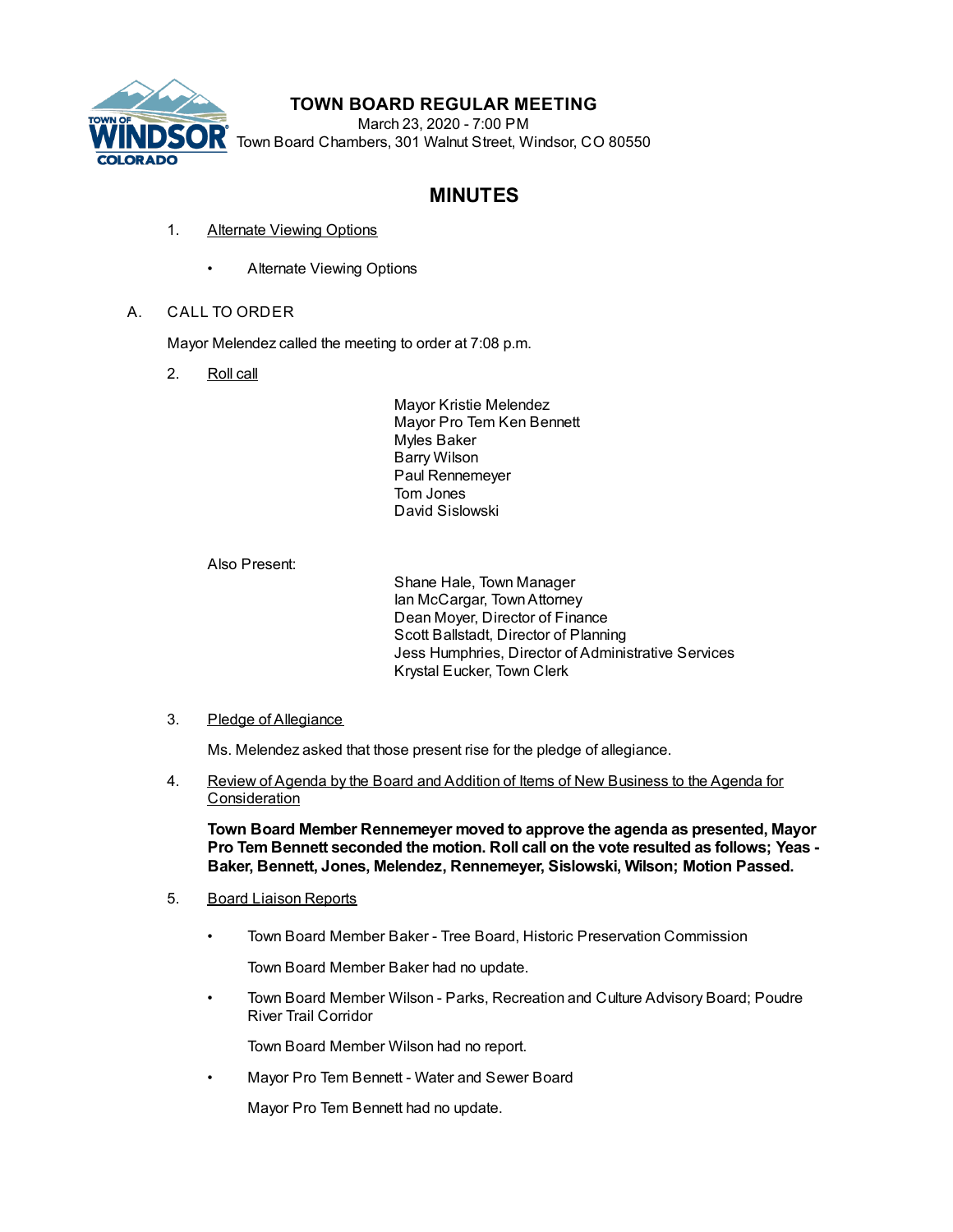• Town Board Member Rennemeyer - Chamber of Commerce

Town Board Member Rennemeyer reported the Chamber accepted the resignation, effective immediately from the Chamber President. The Chamber is in the process of forming a hiring committee to review the applications that have been received.

• Town Board Member Jones - Windsor Housing Authority; Great Western Trail Authority

Town Board Member Jones reported the Great Western Trail Authority advertised on March 10, 2020 for the completion of five miles of the Trail.

• Town Board Member Sislowski - Clearview Library Board; Planning Commission

Town Board Member Sislowski had no report.

• Mayor Melendez - Downtown Development Authority; North Front Range/MPO

Mayor Melendez reported the DDA discussed ways to be supportive of the local businesses. The DDA wanted to see what the Town was doing prior to decisions being made.

6. Public Invited to be Heard

Mayor Melendez opened the meeting up for public comment to which there was none.

### B. CONSENT CALENDAR

- 1. Minutes of the February 24, 2020 regular Town Board Meeting K. Eucker
- 2. Resolution No. 2020-21 A ResolutionAdopting the 2020 Transportation Master Plan

**Town Board Member Rennemeyer moved to approve the consent calendar as presented, Town Board Member Wilson seconded the motion. Roll call on the vote resulted as follows; Yeas - Baker, Bennett, Jones, Melendez, Rennemeyer, Sislowski, Wilson; Motion Passed.**

- C. BOARD ACTION
	- 1. Resolution No. 2020-22 A Resolution Declaring a Local Disaster Emergency and Ratifying the Town Manager's Prior Declaration

Per Mr. McCargar, the Town Manager, pursuant to his authority under §24-33.5-709, C.R.S., declared a Local Disaster Emergency on March 17, 2020 at 8:03 am (a true and accurate copy of the Town Manager Declaration is attached and incorporated herein by reference), due to the impacts, both current and anticipated, caused by the Novel Coronavirus 19 (COVID-19). Since both the President of the United States and the Governor of Colorado issued emergency declarations, in order to protect the interests of public health and safety proactively, the Town Manager issued the Declaration, thereby allowing the Town to implement and take advantage of the emergency management and operations plans and resolutions of the Town. That Declaration is valid for seven (7) days from signing.

The purpose of this Resolution before you is to ratify the Declaration of the Town Manager, and to continue the Declaration of a Local Disaster Emergency by official action, until such a time as the Town Manager deems the emergency has passed. This Emergency Declaration will allow the Town to be able to take proactive measures and activate our Emergency Operations and Response Plans to better respond to the impact of the COVID-19 event.

Mr. Sislowski inquired as to this resolution be rescinded by the Town Manager and the declaration that was issued by the Town Manager allows for it to be rescinded by the Town Board.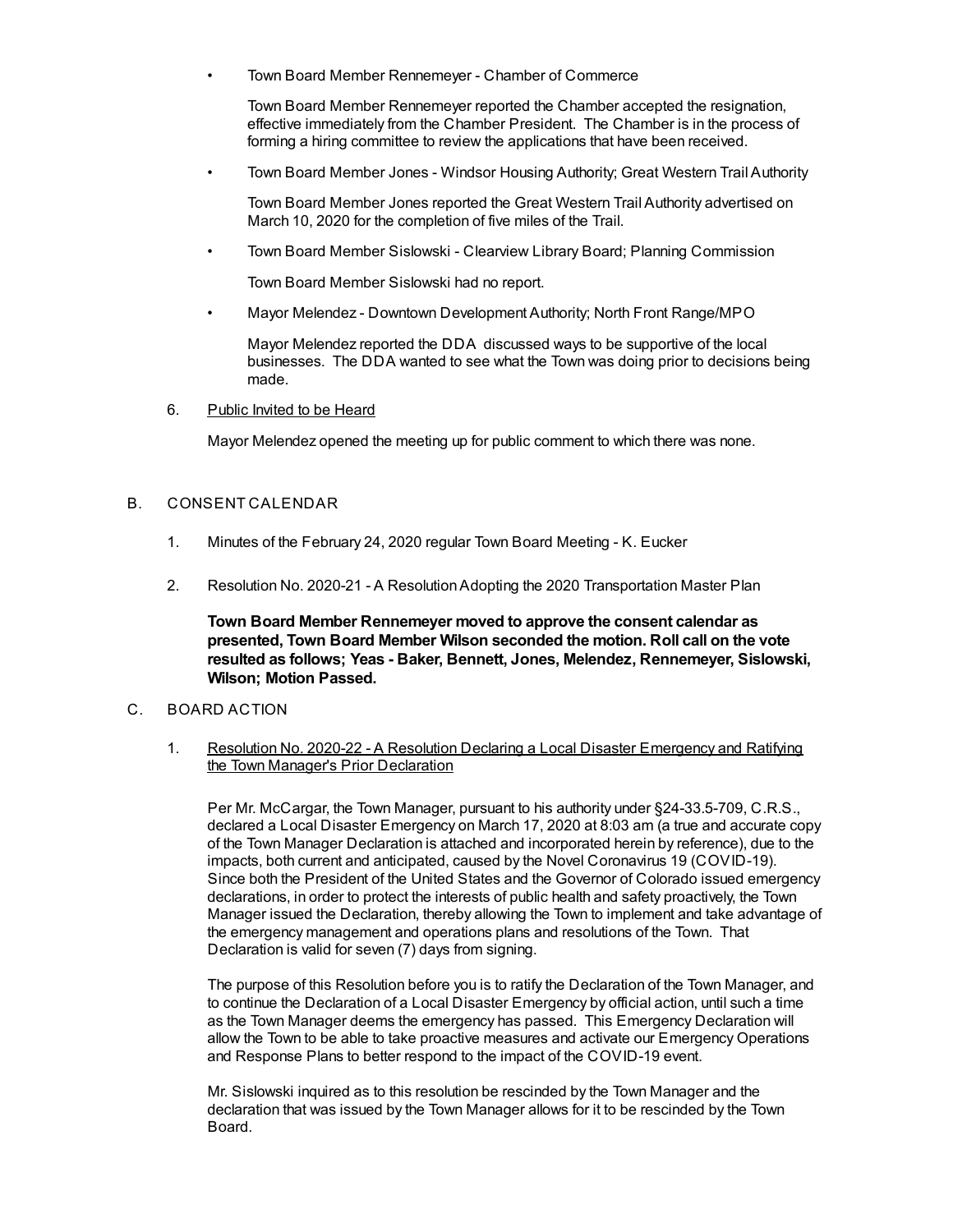Mr. McCargar stated what's before the Board tonight is a Resolution that extends the Declaration but also provides specifically for how it will be rescinded and in this case it would be rescinded by the Town Manager presumably after consultation with members of the Town Board

**Town Board Member Rennemeyer moved to approve Resolution 2020-22, seconded the motion. Roll call on the vote resulted as follows; Yeas - Baker, Bennett, Jones, Melendez, Rennemeyer, Sislowski, Wilson; Motion Passed.**

2. Ordinance No. 2020-1605 - An Emergency Ordinance Concerning the Coronavirus (COVID-19) Public Health Emergency and Authorizing the Exercise of Emergency Powers in Association therewith

Per Mr. McCargar, this Ordinance follows the Declaration of the Local Disaster Emergency and further declares a Public Health Emergency related to the COVID-19. This Ordinance establishes the necessary organization, powers, and authority to enable the Town to use all available resources to prepare for, respond to, and recover from the effects of the local public health emergency. This Ordinance grants Broad powers as permitted by law and by our *Home Rule Charter*.

Mr. Baker inquired about the duration and it being rescinded by the Mayor but is that really a vote of the Town Board.

Mr. McCargar stated it was set up to not require a vote; the idea being the evaporation of the emergency would become apparent.

Dr. Jones inquired as to allocating funds and if there are some boundaries that the Town Board would need to approve any large expenditures.

Mr. McCargar stated be believed if there was expenditures the Town Manager would come back to the Board with a supplemental budget for approval.

Mr. Sislowski has concerns regarding consultation instead concurrence of with the Mayor as well as the ability of the Town Manager to suspend town board and commission meetings.

Mr. McCargar stated when the Ordinance was being drafted, the reference to Town Board referred to the governing body of the Town of Windsor and Town boards refer to the various other boards and commissions. For the records, this Ordinance does not give the Town Manager the ability to suspend legislative body meetings.

Ms. Melendez opened the meeting up for public comment to which there was none.

**Town Board Member Sislowski moved to change the word in section 6, line 2 to be changed to concurrence of the Mayor instead of consultation with the Mayor, seconded the motion. Roll call on the vote resulted as follows; Yeas - ; Motion Died for lack of Second.**

**Town Board Member Rennemeyer moved to approve Ordinance 2020-1605, Mayor Pro Tem Bennett seconded the motion. Roll call on the vote resulted as follows; Yeas - Baker, Bennett, Jones, Melendez, Rennemeyer, Sislowski, Wilson; Motion Passed.**

3. Public Hearing - Condition Use Grant (CUG) for two temporary modular classrooms and temporary parking area – Timberline Church – Joe Luethmers, Owner/Applicant; Sam Eliason United Civil Group, Applicant's Representative

**Town Board Member Rennemeyer moved to open the public hearing, Town Board Member Baker seconded the motion. Roll call on the vote resulted as follows; Yeas - Baker, Bennett, Jones, Melendez, Rennemeyer, Sislowski, Wilson; Motion Passed.**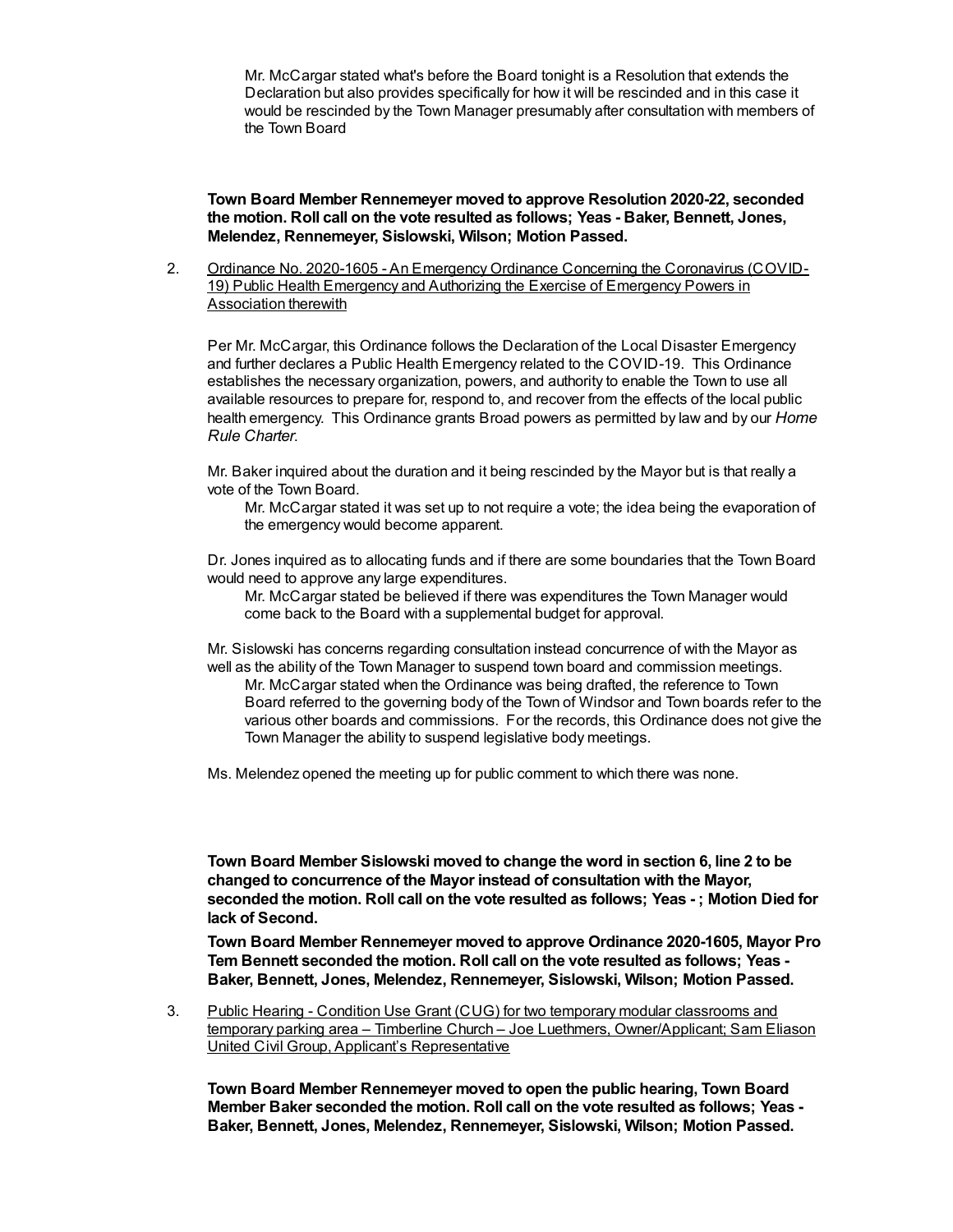Per Mr. Ballstadt, the applicant, Mr. Joe Luethmers, Timberline Church, represented by Mr. Sam Eliason, United Civil Group, is requesting a Conditional Use Grant (CUG) to allow two temporary modular classrooms and a temporary recycled asphalt parking area in the RMU zone district for a threeyear period. A conditional use grant is required because the proposed use is not specifically included as a use-by-right in any zoning district per Section 16-7-10 of the Town's Municipal Code, Intent of Conditional Use Grants. The applicant is requesting allowance of the mobile classrooms and parking area until the time when Timberline Church has relocated to another site.

Section 16-7-50 of the Municipal Code lists the following standards and requirements for conditional use grants, with staff analysis below:

(a) Approval of a conditional use grant shall be based on the evaluation of such factors as the following:

(1) The character and quality of the area in which the use will be located. The area surrounding the proposed uses to the north, south, and west are developed with commercial and residential uses. This area is also part of a master planned community (Water Valley South). The property to the east of the proposed uses is undeveloped land zoned I-L (Limited Industrial). The applicant has indicated that the temporary use is for accommodating an existing use during a period of transition to another site. The number of available parking spaces will increase, traffic should not change due to this request, and the modulars (temporary classrooms) should not impact adjacent properties.

(2) The physical appearance of the use, including suitability of architectural and landscaping treatment. The modular classrooms will be located adjacent to the southern side of the existing building currently used for church activities (360 Crossroads Blvd) and between the building and Rancho Drive. The proposed parking area will be located southwest of the existing building, east of Crossroads Blvd, and north of Rancho Drive and Water Valley South 16th Filing (single-family residential). There are plans to landscape around the parking lot and the proposed playground area.

(3) Appropriate location of the building or buildings on the lot. The two proposed temporary buildings (modulars) location will utilize the same access to and from the site as the existing church building. The modulars will be adjacent to the existing paved parking lot and proposed parking area. Additionally, this location is in close proximity to the existing church building.

(4) Adequate provision of parking, loading and circulation facilities. Adequate parking appears to be included. As stated, the proposed temporary parking area will provide additional parking spaces for the use. The number of church members is not proposed to change with this request.

(5) Potential effect of the use upon off-site vehicular and pedestrian traffic circulation, with particular reference to potential traffic congestion. There will be an increase in the number of on-site parking spaces, drive aisles and access. According to the applicant's narrative, children will access the main entrance and be led to and from the main building and the modular classrooms.

(6) Potential effect of the use on storm drainage in the area. The existing storm sewer system, constructed with the subdivision of Water Valley, was designed to convey developed runoff from this lot (Lot 1) via a proposed inlet near Crossroads Blvd to a detention pond in Water Valley. The inlet will be installed as part of the CUG, matching the current drainage design.

(7) Adequacy of planting screens where necessary. Plant screening is proposed around the parking area and playground. The proposed location for the uses would have a small impact on the adjacent neighborhood visually and was one of the few areas not impacted by utility/drainage easements.

(8) Provision of operational controls where necessary to avoid hazardous conditions or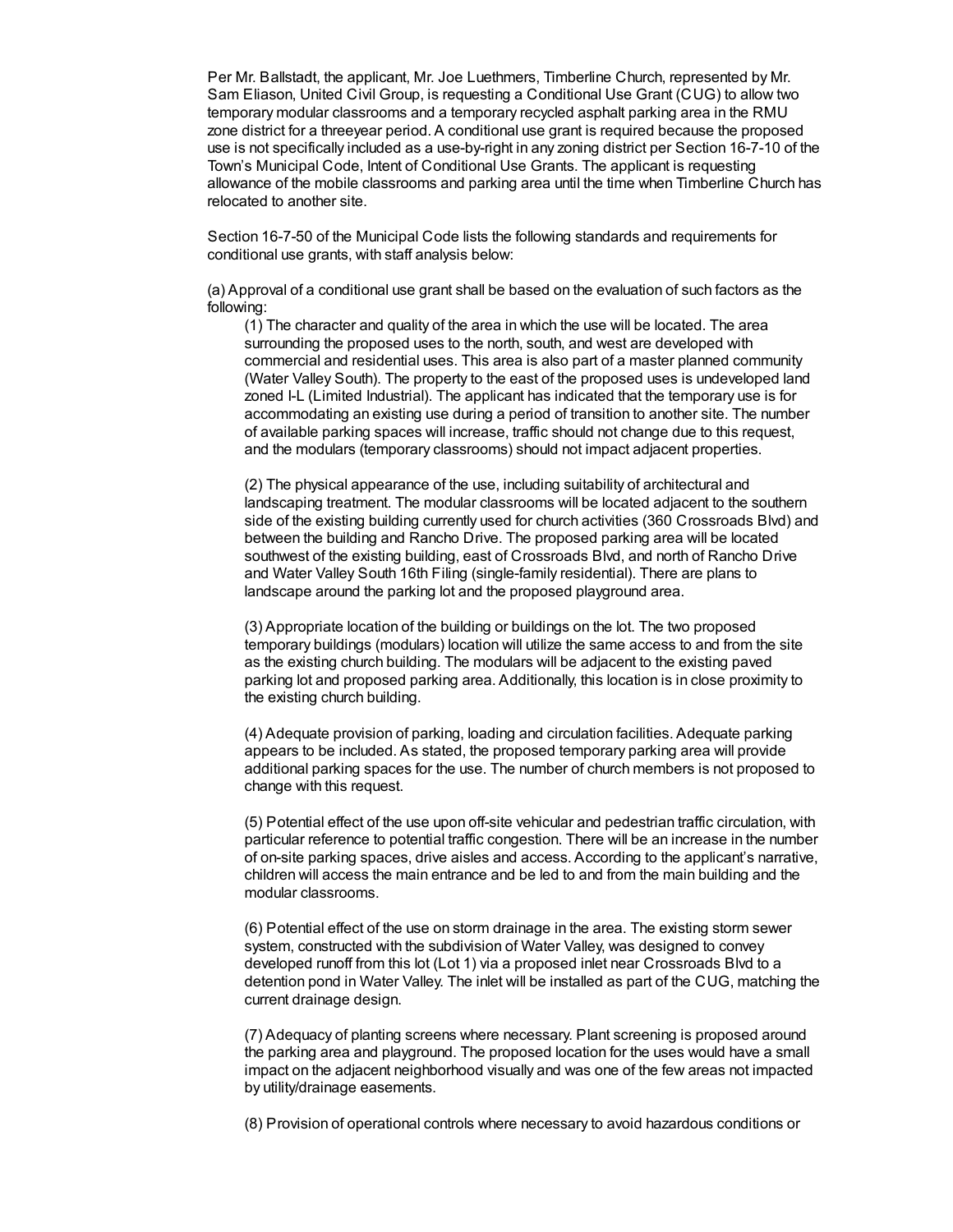eliminate potential air or water pollutants or other noxious influences. Staff has not identified any hazardous conditions, pollutants, or other noxious influences with the request for temporary modular classrooms and the temporary recycled asphalt parking area.

(9) The general compatibility of the proposed use with the area in which it is to be located. As previously mentioned, the request is for temporary modular classrooms and a temporary parking area for an existing use (church). The location of the modulars should have the least impact on the neighborhood aesthetically and physically, as the buildings will be located on the northeast side of the property. The parking area should also have minimal visual impacts and is also a temporary use.

The proposal is consistent with the Comprehensive Plan Residential Areas Framework goal.

Notifications were completed in accordance with the Municipal Code.

At their March 18, 2020 meeting, the Planning Commission forwarded to the Town Board a recommendation of approval for a three (3) year period of the conditional use grant, as presented.

Staff requests the following be entered into the record:

- Application and supplemental material
- Staff memorandum and supporting documents
- All testimony received during the public hearing
- Recommendation

Dr. Jones inquired if there was already a modular there.

Mr. Ballstadt stated there is a modular there and they will be using the restrooms in the modulars.

Mr. Sislowski inquired as to the need of the two additional units.

Mr. Joe Luethmers stated the reason they are looking at the modulars is that there needs to be a little more growth in the church congregation. There are enough children but there is not enough space. When the congregation grows, they will be able to finance the move to the hill.

Ms. Melendez opened the meeting up for public comment to which there was none.

**Town Board Member Rennemeyer moved to close the public hearing, Town Board Member Baker seconded the motion. Roll call on the vote resulted as follows; Yeas - Baker, Bennett, Jones, Melendez, Rennemeyer, Sislowski, Wilson; Motion Passed.**

4. Condition Use Grant (CUG) for two temporary modular classrooms and temporary parking area – Timberline Church – Joe Luethmers, Owner/Applicant; Sam Eliason United Civil Group, Applicant's Representative

Mr. Ballstadt had nothing further to add.

**Town Board Member Rennemeyer moved to approve the conditional use grant for two temporary modular classrooms and temporary parking area as presented, Town Board Member Jones seconded the motion. Roll call on the vote resulted as follows; Yeas - Baker, Bennett, Jones, Melendez, Rennemeyer, Sislowski, Wilson; Motion Passed.**

5. Ordinance No. 2020-1602 - An Ordinance Approving the Overland 368 Annexation to the Town of Windsor

Per Mr. Bllstadt, before the Board is second reading of the ordinance approving the Overland 368 Annexation to the Town of Windsor. There have been no changes to the ordinance or project since first reading. The memo from first reading is included in packet material for additional background information.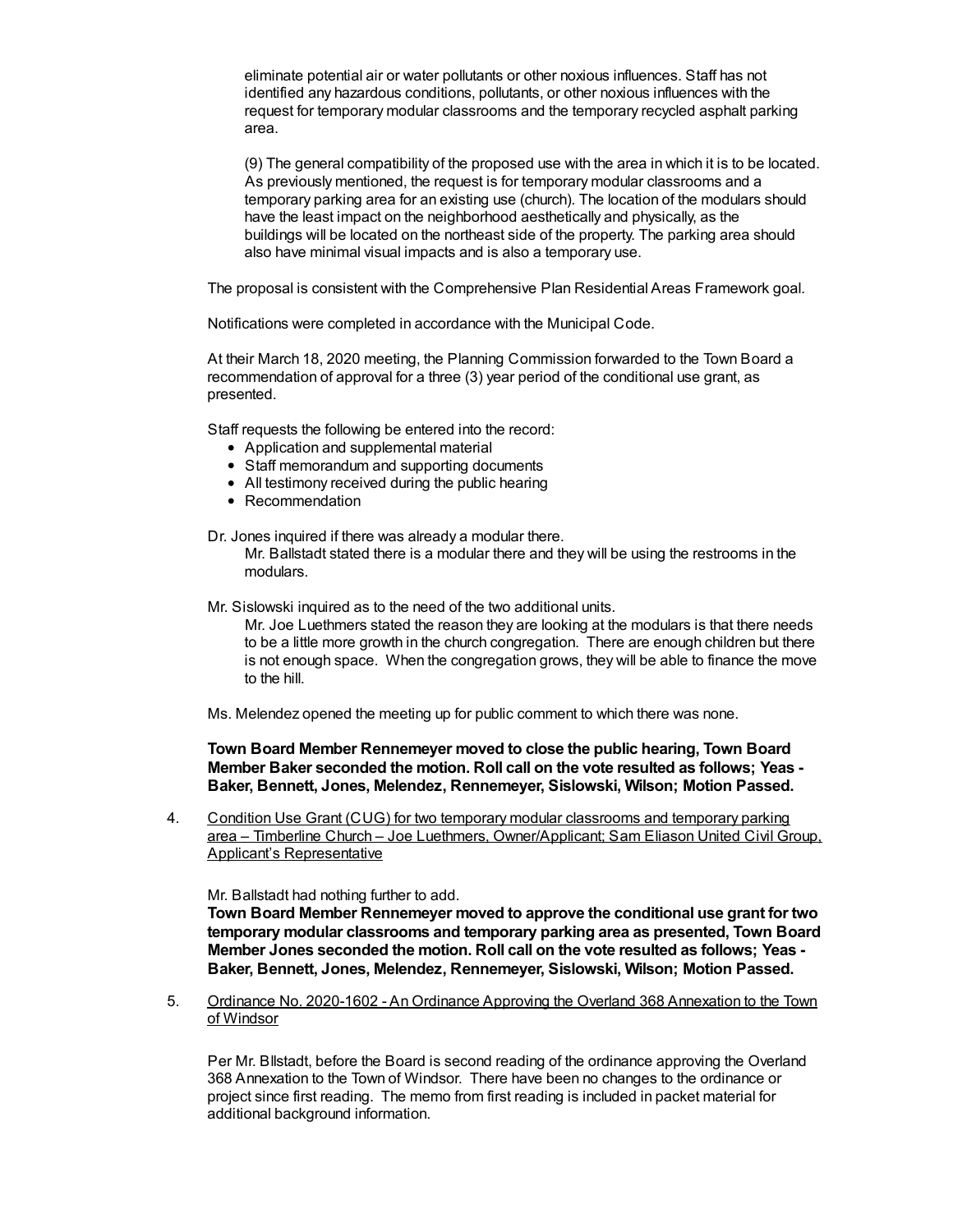Mr. Hornbeck stated the annexation agreement has not been finalized yet, the annexation ordinance will not be recorded until the agreement has been finalized.

Ms. Melendez opened the meeting for public comment to which there was none.

**Town Board Member Sislowski moved to approve Ordinance No. 2020-1602 with the additional provision that conditions recording on execution and approval of the annexation agreement, Mayor Pro Tem Bennett seconded the motion. Roll call on the vote resulted as follows; Yeas - Baker, Bennett, Jones, Melendez, Rennemeyer, Sislowski, Wilson; Motion Passed.**

### 6. Ordinance No. 2020-1603 - An Ordinance Approving the Overland PUD Overlay Rezoning

Per Mr. Ballstadt, before the Board is second reading of the ordinance approving the Planned Unit Development overlay zoning for the Overland project. There have been no changes to the ordinance or project since first reading. The memo from first reading is included in packet material for additional background information.

Ms. Melendez opened the meeting for public comment to which there was none.

**Town Board Member Rennemeyer moved to approve Ordinance No. 2020-1603., Town Board Member Baker seconded the motion. Roll call on the vote resulted as follows; Yeas - Baker, Bennett, Jones, Melendez, Rennemeyer, Sislowski, Wilson; Motion Passed.**

## D. COMMUNICATIONS

1. Communications from TownAttorney

Mr. McCargar reminded the Board of the executive session this evening.

2. Communications from Town Staff

Ms. Eucker informed the Board that election ballots have been mailed out and can be returned through the mail or dropped off a the Community Recreation Center.

- a. Windsor Police Department February 2020 Statistical Report
- b. Site Plan Review Diamond Valley Subdivision 8th Filing, Lot 1 Ultimate Support Systems
- 3. Communications from Town Manager

Mr. Hale reminded the Board of the Special Meeting on March 26, 2020.

4. Communications from Town Board

Ms. Melendez thanked Town of Windsor staff for the work they have done to continue with the Board Meetings and communicating any Town updates.

### E. EXECUTIVE SESSION

1. An executive session pursuant to Colorado Revised Statutes § 24-6-402 (4)(e)(I) for the purpose of determining positions relative to matters that may be subject to negotiations; developing strategy for negotiations; and instructing negotiators with respect to Brinkman Exclusive NegotiationAgreement. (Shane Hale, Town Manager; Ian D. McCargar, Town Attorney)